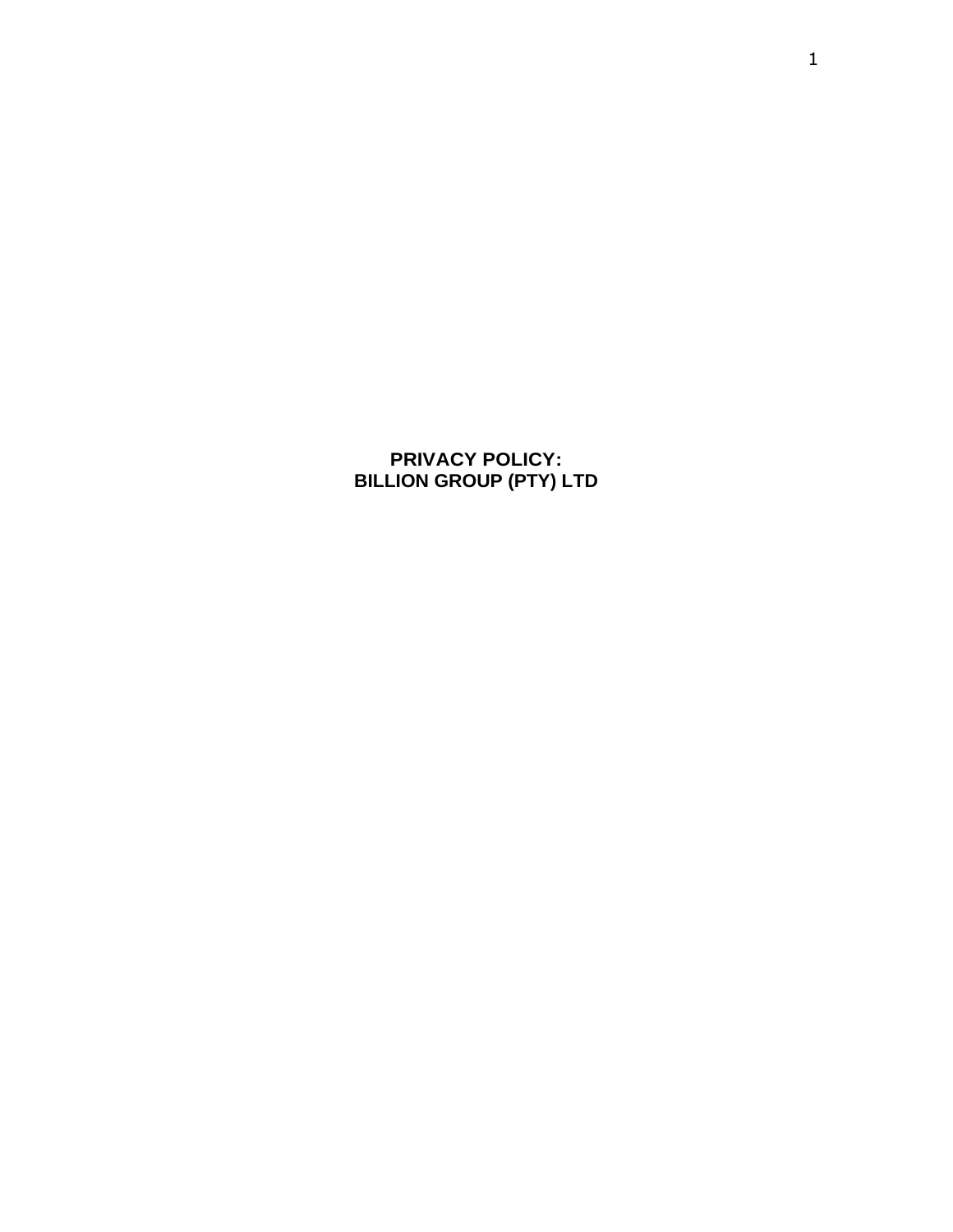## **CONTENTS**

| 2. |                                                        |  |
|----|--------------------------------------------------------|--|
| 3. | CATEGORIES OF PERSONAL INFORMATION WE MAY PROCESS 5    |  |
| 4. |                                                        |  |
| 5. | PURPOSES OF PROCESSING AND BASES FOR PROCESSING7       |  |
| 6. | DISCLOSURE OF PERSONAL INFORMATION TO THIRD PARTIES  8 |  |
| 7. | INTERNATIONAL TRANSFER OF PERSONAL INFORMATION  10     |  |
| 8. |                                                        |  |
| 9. |                                                        |  |
|    |                                                        |  |
|    |                                                        |  |
|    |                                                        |  |
|    |                                                        |  |
|    |                                                        |  |
|    |                                                        |  |
|    |                                                        |  |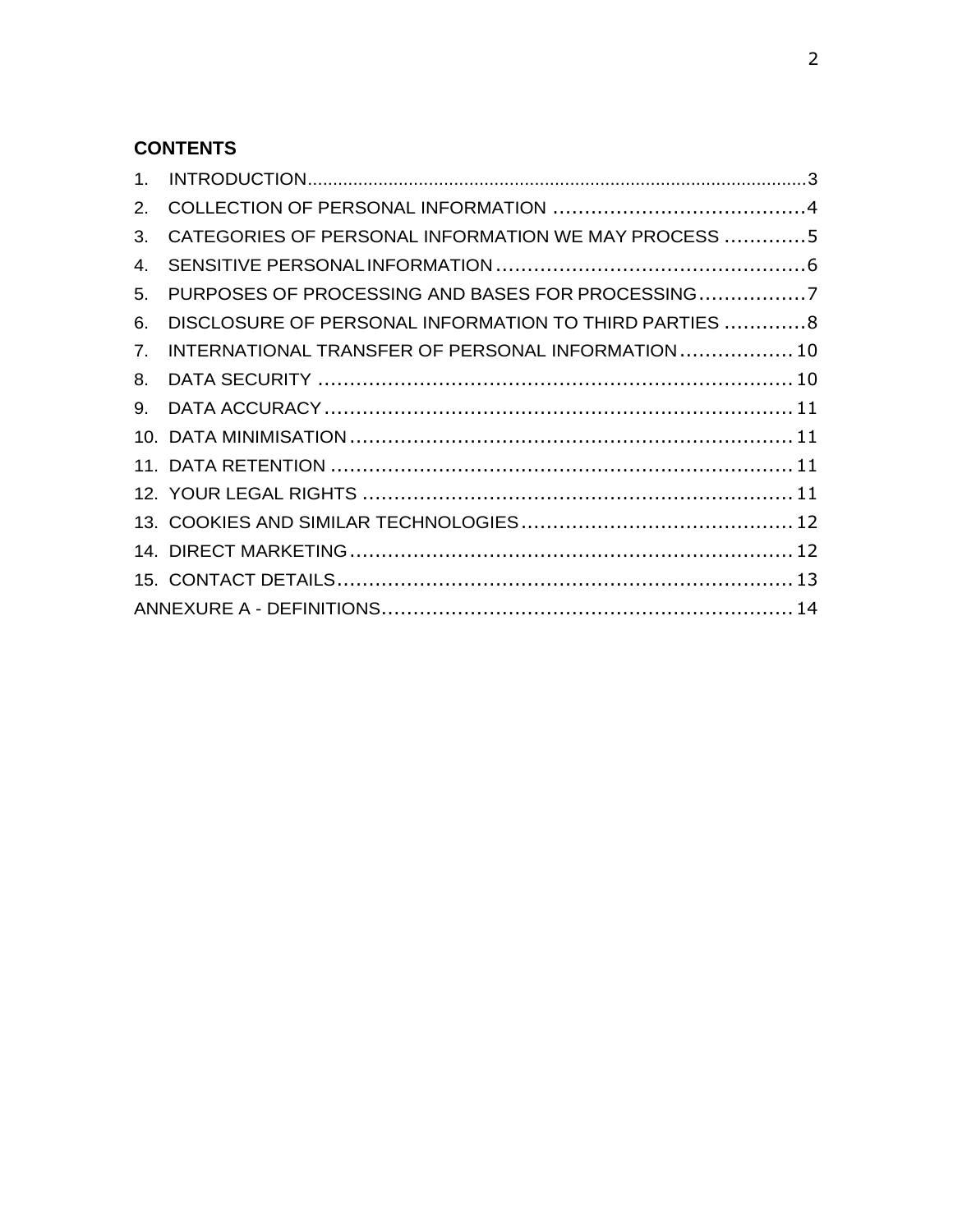#### <span id="page-2-0"></span>**1. INTRODUCTION**

- 1.1 Billion Group (Pty) Ltd ("**BG**, **we, us, our**") is sensitive to the personal nature of the information you provide to us.
- 1.2 This privacy policy ("**this Policy**") explains how we protect and use your Personal Information.
- 1.3 By providing us with your Personal Information, you
	- 1.3.1 Agree to this Policy and authorise us to process such information as set out herein; and
	- 1.3.2 Authorise us, our Service Providers and other third parties to Process your Personal Information for the purposes stated in this Policy.
- 1.4 We will not use your Personal Information for any other purpose than that set out in this Policy and will endeavour to protect your Personal Information that is in our possession from unauthorised alteration, loss, disclosure or access.
- 1.5 Please note that we may review and update this Policy from time to time. The latest version of this Policy is available on request, alternatively may be downloaded from our Website.
- 1.6 This Policy applies to all external parties with whom we interact, including but not limited to individual clients / tenants, representatives of client organizations, visitors to our offices, and other users of our services ("**you**"). Defined terms used in this Policy are explained in **Annexure A**.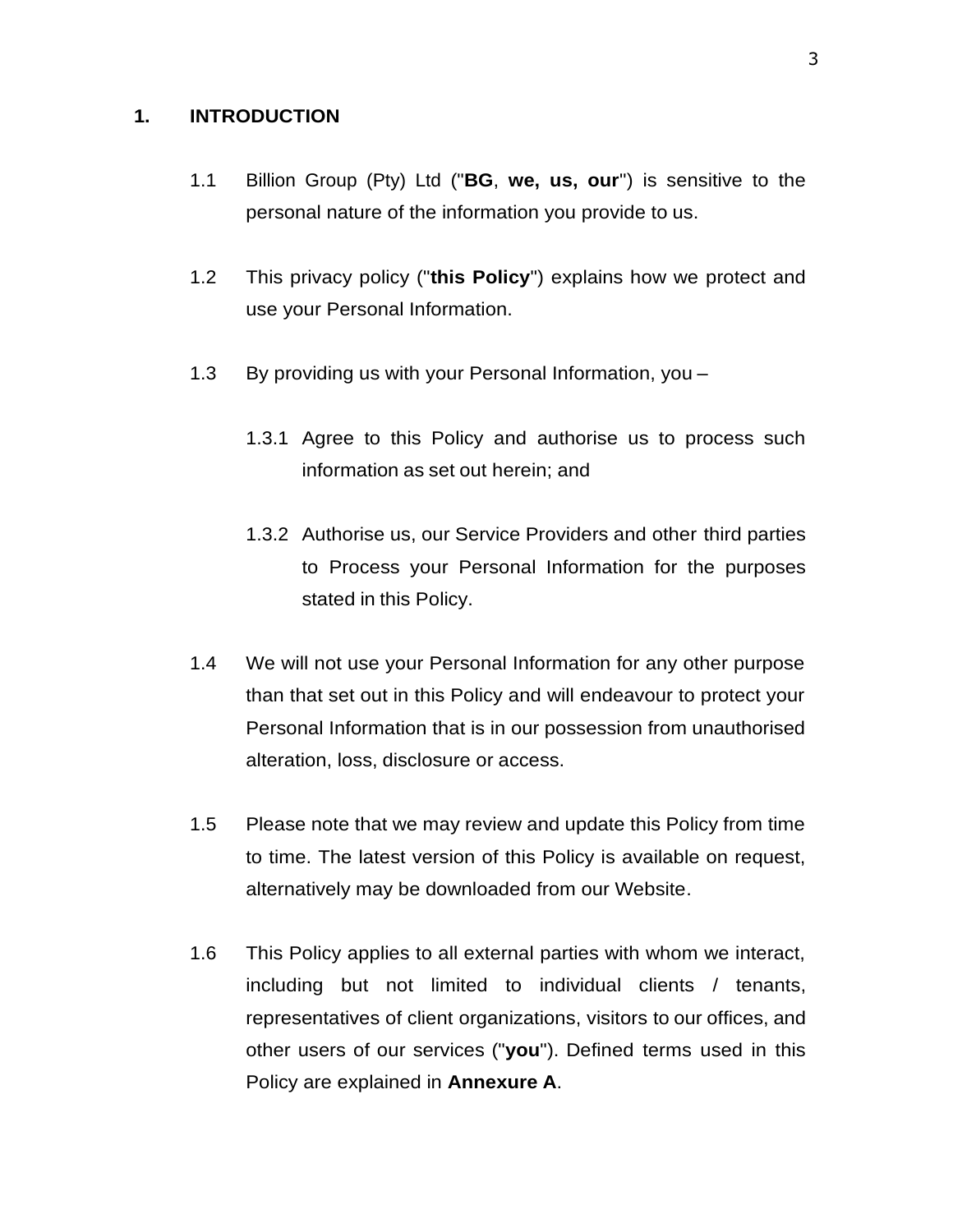#### <span id="page-3-0"></span>**2. COLLECTION OF PERSONAL INFORMATION**

- 2.1 We may collect or obtain Personal Information about you
	- 2.1.1 Directly from you;
	- 2.1.2 In the course of our relationship with you;
	- 2.1.3 When you make your personal information public;
	- 2.1.4 When you visit and/or interact with our website, or our various social media platforms;
	- 2.1.5 When you register to receive newsletters and updates from us and / or our Service Providers;
	- 2.1.6 When you interact with any third-party content or advertising on our website; or
	- 2.1.7 When you visit our offices.
- 2.2 In addition to the above, we may create Personal Information about you such as records of your communications and interactions with us, including, but not limited to, your attendance at shareholders meetings, rallies, events, or at interviews in the course of applying for a job with us, subscription to our newsletters and other mailings and interactions with you during the course of our digital marketingcampaigns etc.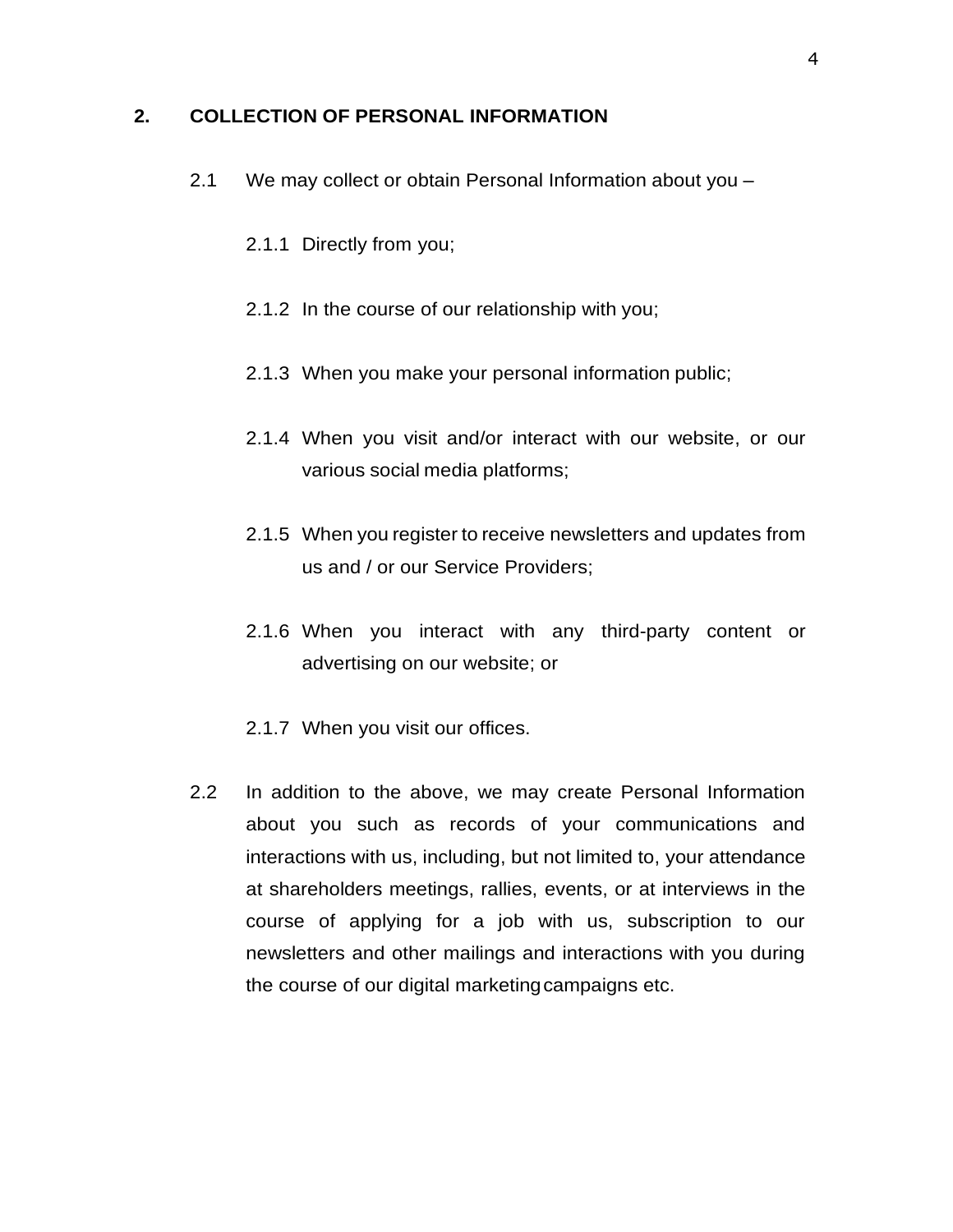# <span id="page-4-0"></span>**3. CATEGORIES OF PERSONAL INFORMATION WE MAY PROCESS**

We may process the following categories of Personal Information about you -

| <b>ITEM</b> | <b>CATEGORIES</b>              | <b>INFORMATION</b>                                                                                                                                        |
|-------------|--------------------------------|-----------------------------------------------------------------------------------------------------------------------------------------------------------|
| 3.1         | <b>Personal details</b>        | Name and surname;                                                                                                                                         |
| 3.2         | Demographic information:       | Gender; date of birth /<br>age;<br>nationality; salutation; title; and<br>language preferences                                                            |
| 3.3         | <b>Identifier information:</b> | or national<br>Passport<br>identity<br>number, biometric information;                                                                                     |
| 3.4         | <b>Contact details:</b>        | Correspondence, residential and /<br>or employment address;<br>telephone number; email<br>address; and details of your<br>public social media profile(s); |
| 3.5         | Attendance records:            | Details of meetings and other<br>events organised by us, or on our<br>behalf which you have attended.                                                     |
| 3.6         | <b>Consent records:</b>        | Records of any consents you may<br>have given, together with the date<br>and time, means of consent and<br>any related information.                       |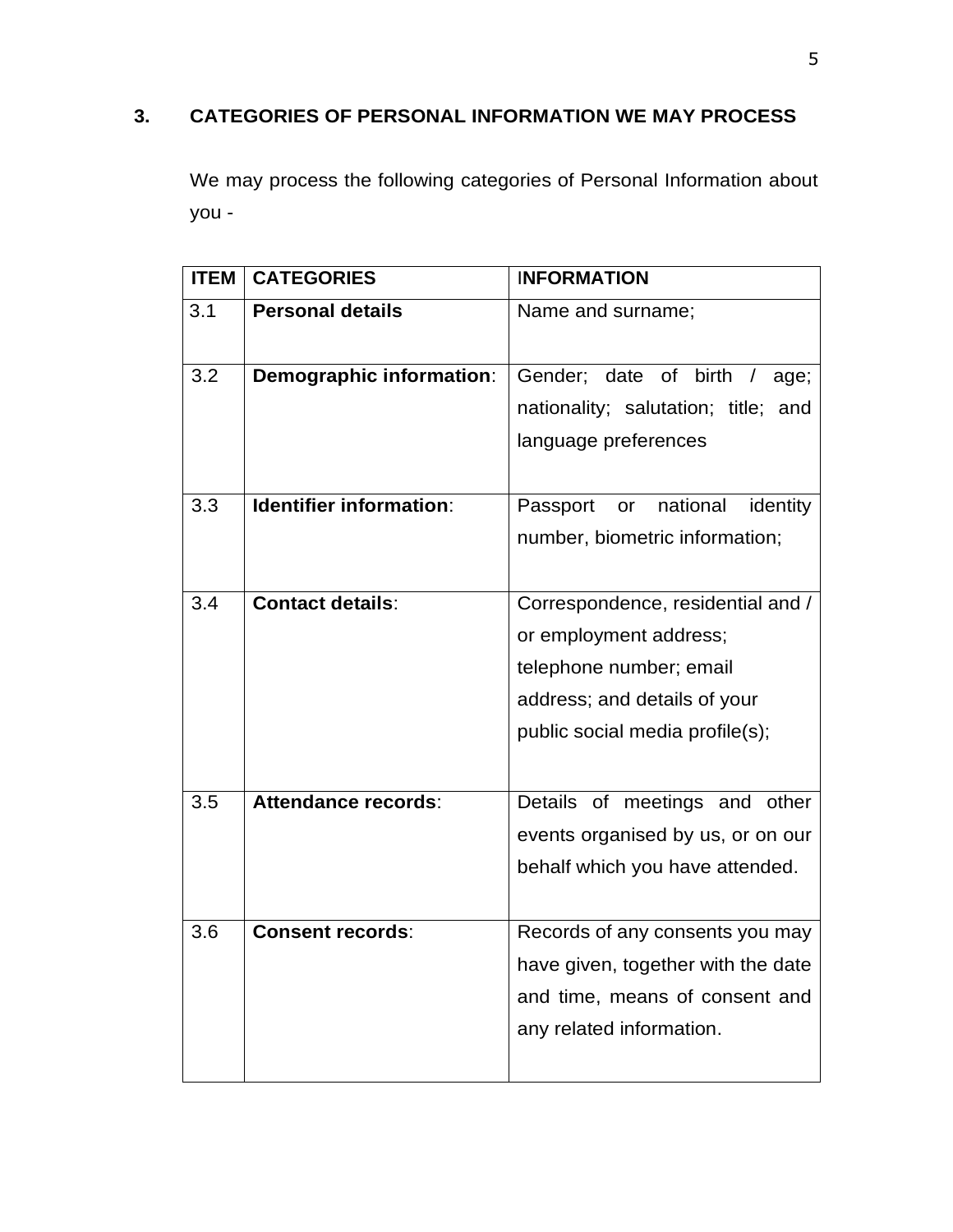| 3.7 | <b>Payment details</b>       | Billing address; payment method;   |
|-----|------------------------------|------------------------------------|
|     |                              | bank account number or credit      |
|     |                              | card number; invoice records;      |
|     |                              | payment records; SWIFT details;    |
|     |                              | IBAN details; payment amount;      |
|     |                              | payment date; and records of       |
|     |                              | cheques.                           |
|     |                              |                                    |
| 3.8 | Data relating to your visits | Your device type; operating        |
|     | to our Website               | system; browser type; browser      |
|     |                              | settings; IP address; language     |
|     |                              | settings; dates and times of       |
|     |                              | connecting to a Website; and       |
|     |                              | other technical communications     |
|     |                              | information.                       |
|     |                              |                                    |
| 3.9 | <b>Employee details</b>      | Where you interact with us in your |
|     |                              | capacity as an employee of an      |
|     |                              | organisation, the name, address,   |
|     |                              | telephone number and email         |
|     |                              | address of your employer, to the   |
|     |                              | extent relevant.                   |
|     |                              |                                    |

## <span id="page-5-0"></span>**4. SENSITIVE PERSONALINFORMATION**

4.1 Where we need to Process your Sensitive Personal Information, we will do so in the ordinary course of our business, for a legitimate purpose, and in accordance with applicable law.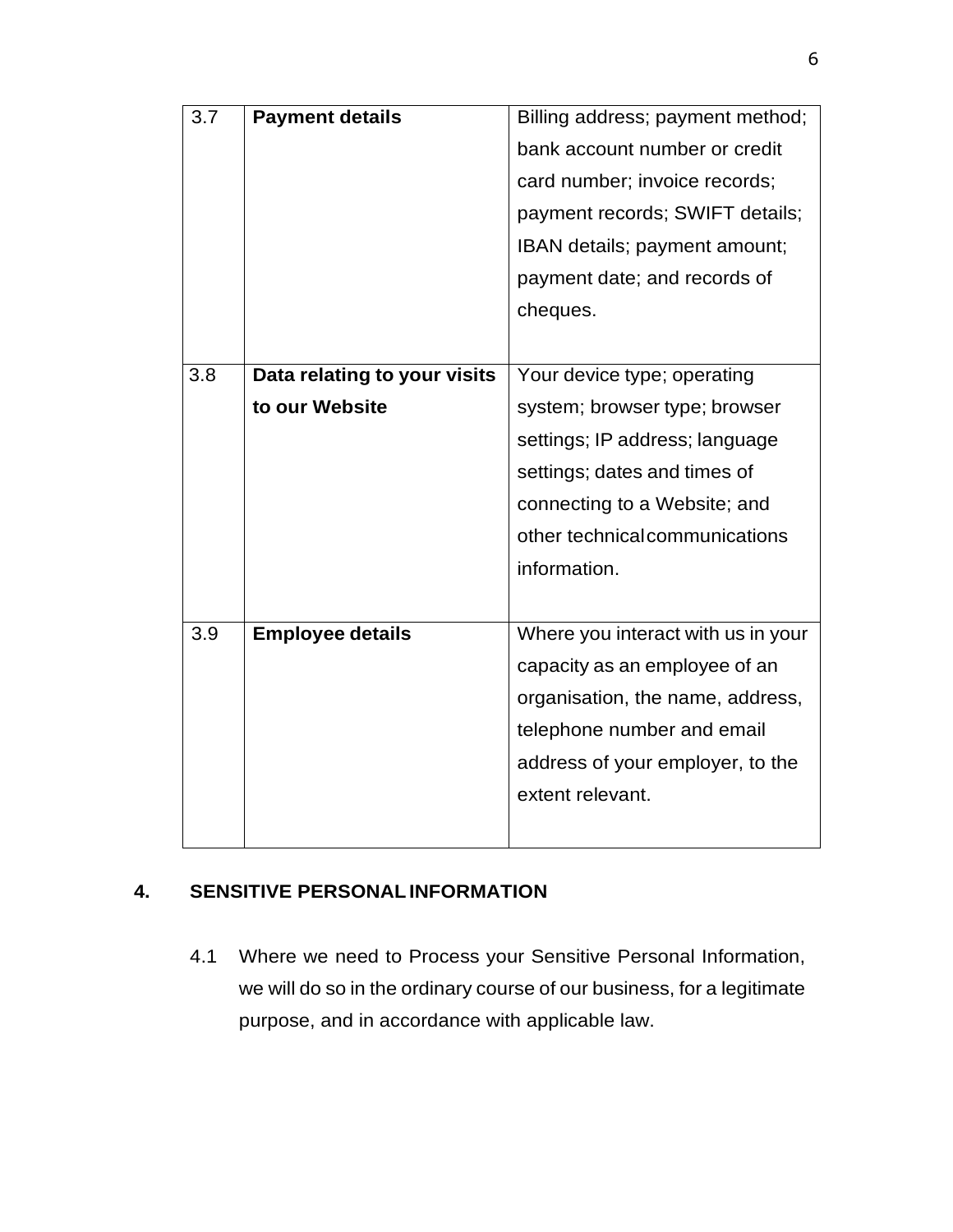#### <span id="page-6-0"></span>**5. PURPOSES OF PROCESSING AND BASES FOR PROCESSING**

- 5.1 We will Process your Personal Information in the ordinary course of the business of leasing out commercial and retail space to tenants. We will primarily use your Personal Information only for the purpose for which it was originally or primarily collected. We will use your Personal Information for a secondary purpose only if such purpose constitutes a legitimate interest and is closely related to the original or primary purpose for which the Personal Information was collected. We may subject your Personal Information to Processing during the course of various activities, including, without limitation, the following -
	- 5.1.1 Operating and conducting our business;
	- 5.1.2 Analysis, evaluation, review and collation of information in order to determine potential issues and / or disputes, prepare memoranda, correspondence, reports, other documents and records (whether in electronic or any other medium whatsoever);
	- 5.1.3 Compliance with applicable law and fraud prevention;
	- 5.1.4 Transfer of information to our service providers and other third parties; and
	- 5.1.5 Recruitment.
- 5.2 We may process your Personal Information for relationship management and marketing purposes in relation to our services (including, but not limited to, Processing that is necessary for the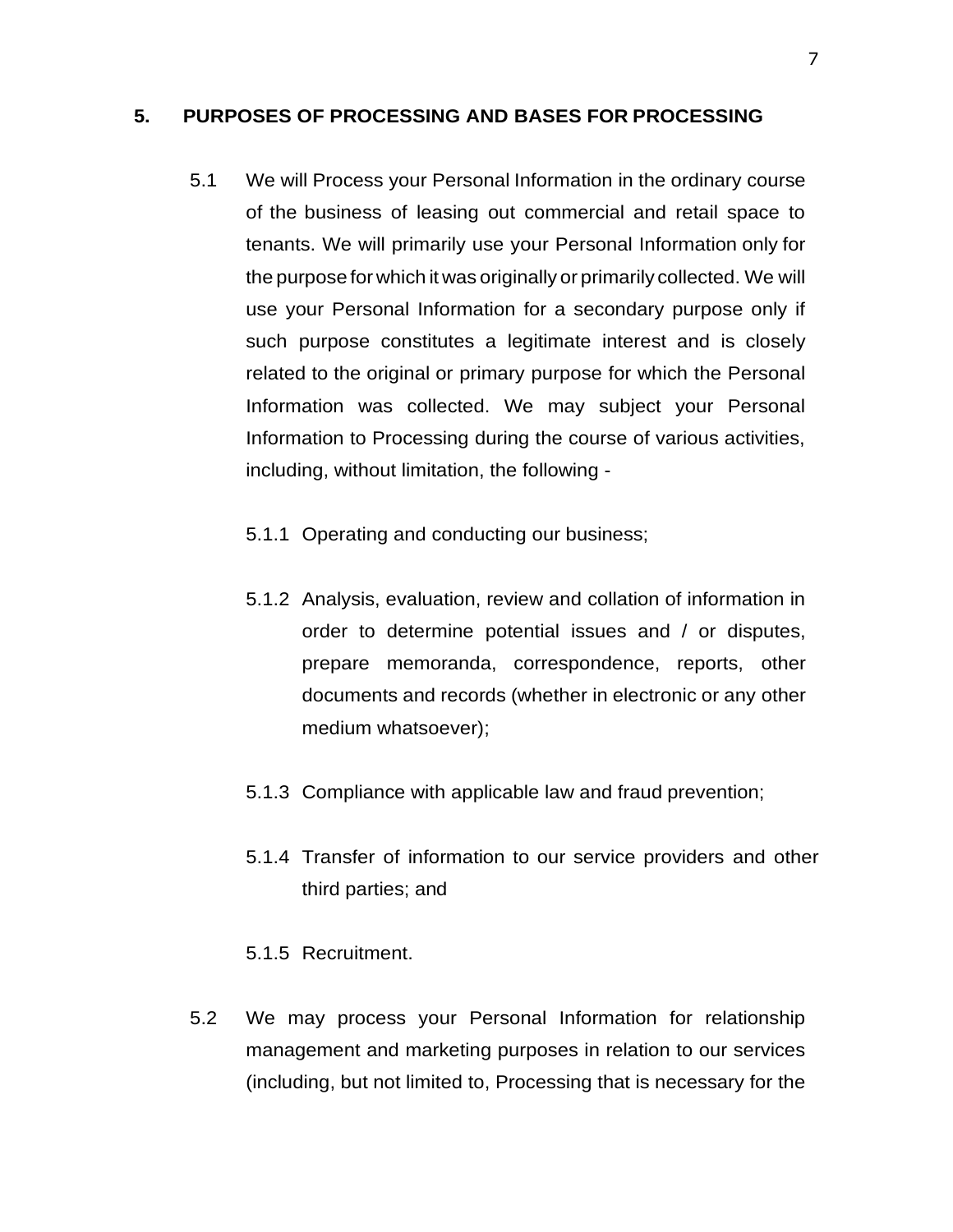development and improvement of our products and services, for accounts management, and for marketing activities in order to establish, maintain and/or improve our relationship with you and with our Service Providers. We may also analyse your Personal Information for statistical purposes.

- 5.3 We may process your Personal Information for internal management and management reporting purposes, including but not limited to conducting internal audits, conducting internal investigations, implementing internal business controls, providing central processing facilities, for insurance purposes and for management reporting analysis.
- 5.4 We may Process your Personal Information for safety and security purposes.

#### <span id="page-7-0"></span>**6. DISCLOSURE OF PERSONAL INFORMATION TO THIRD PARTIES**

- 6.1 We may disclose your Personal Information to our Associates and Service Providers, for legitimate business purposes, in accordance with applicable law and subject to applicable professional and regulatory requirements regarding confidentiality. In addition, we may disclose your Personal Information-
	- 6.1.1 If required by law;
	- 6.1.2 Legal and regulatory authorities, upon request, or for the purposes of reporting any actual or suspected breach of applicable law or regulation;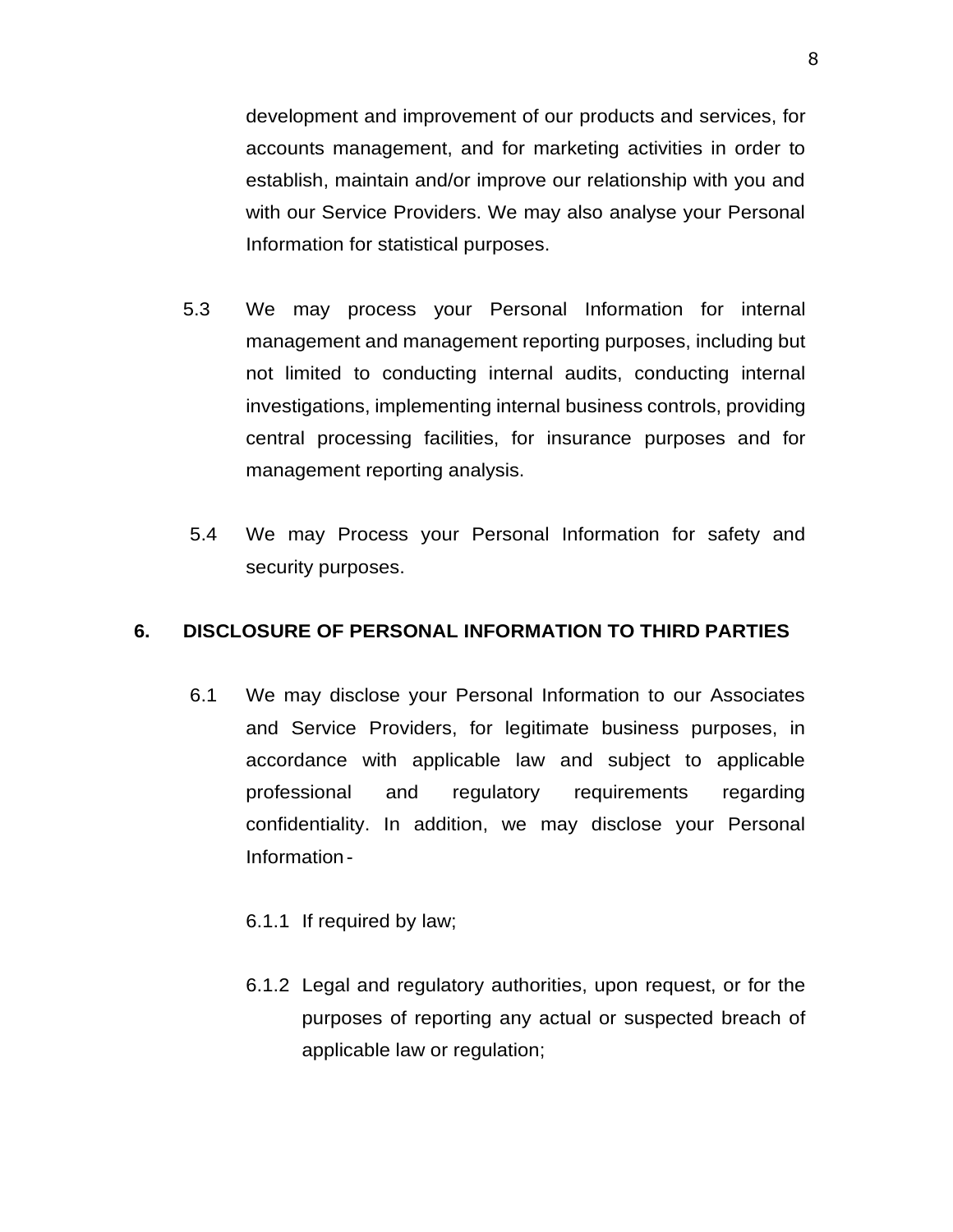- 6.1.3 Third party operators (including, but not limited to, data processors such as providers of data hosting services and document review technology and services), located anywhere in the world, subject to Clause 6.2;
- 6.1.4 To any relevant party for the purposes of the prevention, investigation, detection or prosecution of criminal offences or the execution of criminal penalties, including, but not limited to, safeguarding against, and the prevention of threats to, public security;
- 6.1.5 To any relevant third-party acquirer(s), in the event that we sell or transfer all or any portion of our business or assets (including, but not limited to, in the event of a reorganization, dissolution or liquidation); and
- 6.2 To any relevant third-party provider, where our website uses third party advertising, plugins or content. If we engage a third-party operator to process any of your personal information, we recognise that any Operator who is in a foreign country must be subject to a law, binding corporate rules or binding agreements which provide an adequate level of protection similar to POPIA. We will review our relationships with Operators we engage and, to the extent required by any applicable law if force, we will require such operators to be bound by contractual obligations to -
	- 6.2.1 Only process such personal information in accordance with our prior written instructions; and
	- 6.2.2 Use appropriate measures to protect the confidentiality and security of such personal information.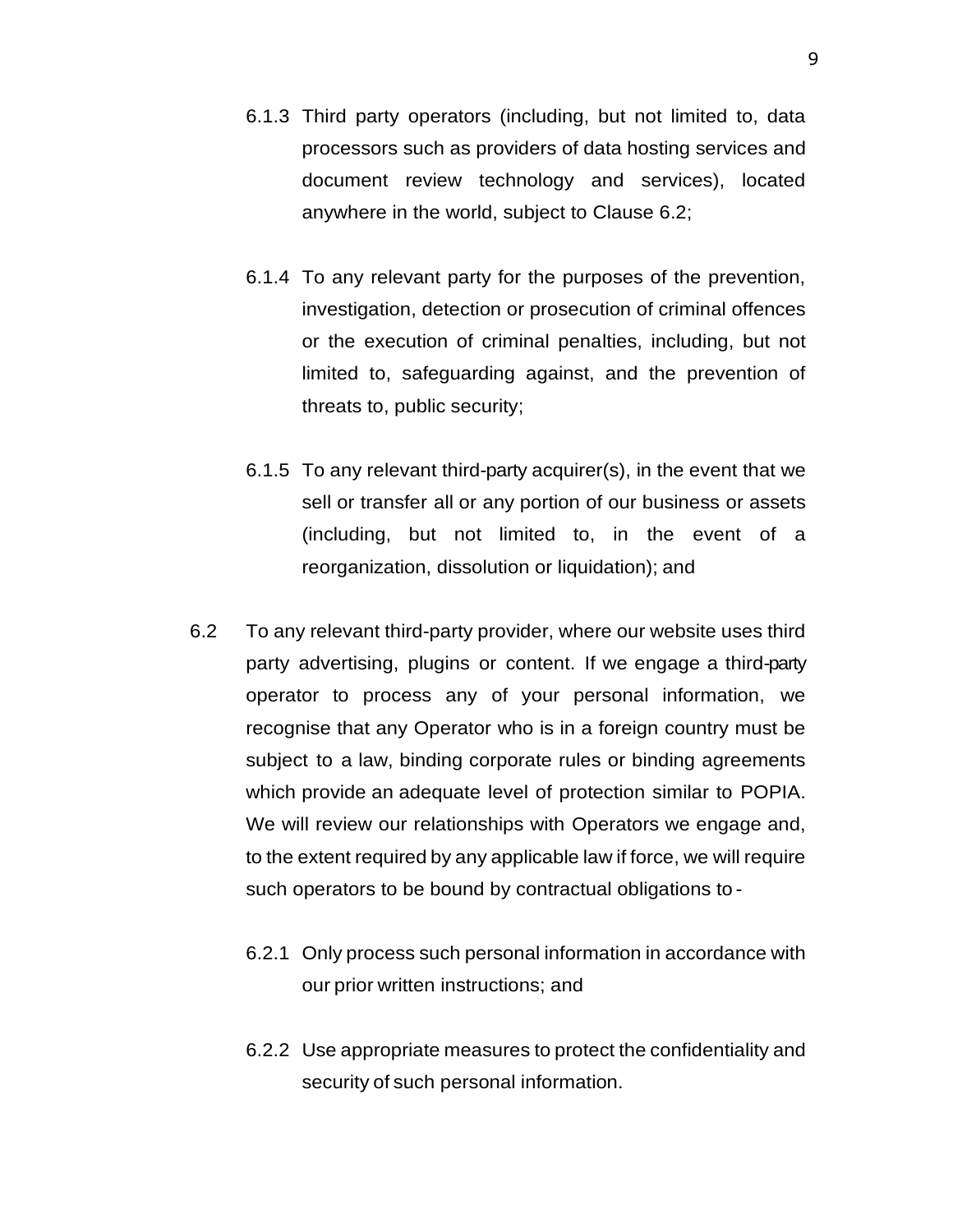#### <span id="page-9-0"></span>**7. INTERNATIONAL TRANSFER OF PERSONAL INFORMATION**

- 7.1 We may transfer your Personal Information to recipients outside of the Republic of South Africa.
- 7.2 Subject to Clause 6.2 above, Personal Information may be transferred outside of the Republic of South Africa provided that the country to which the data is transferred has adopted a law that provides for an adequate level of protection substantially similar to POPIA, the Operator/third party undertakes to protect the Personal Information in line with applicable data protection legislation and the transfer is necessary in order to provide the products and services that are required by our clients.

### <span id="page-9-1"></span>**8. DATA SECURITY**

- 8.1 We implement appropriate technical and organisational security measures to protect your Personal Information that is in our possession against accidental or unlawful destruction, loss, alteration, unauthorised disclosure, unauthorised access, in accordance with applicable law.
- 8.2 Where there are reasonable grounds to believe that your Personal Information that is in our possession has been accessed or acquired by any unauthorised person, we will notify the relevant regulator and you, unless a public body responsible for detection, prevention or investigation of offences or the relevant regulator informs us that notifying you will impede a criminal investigation.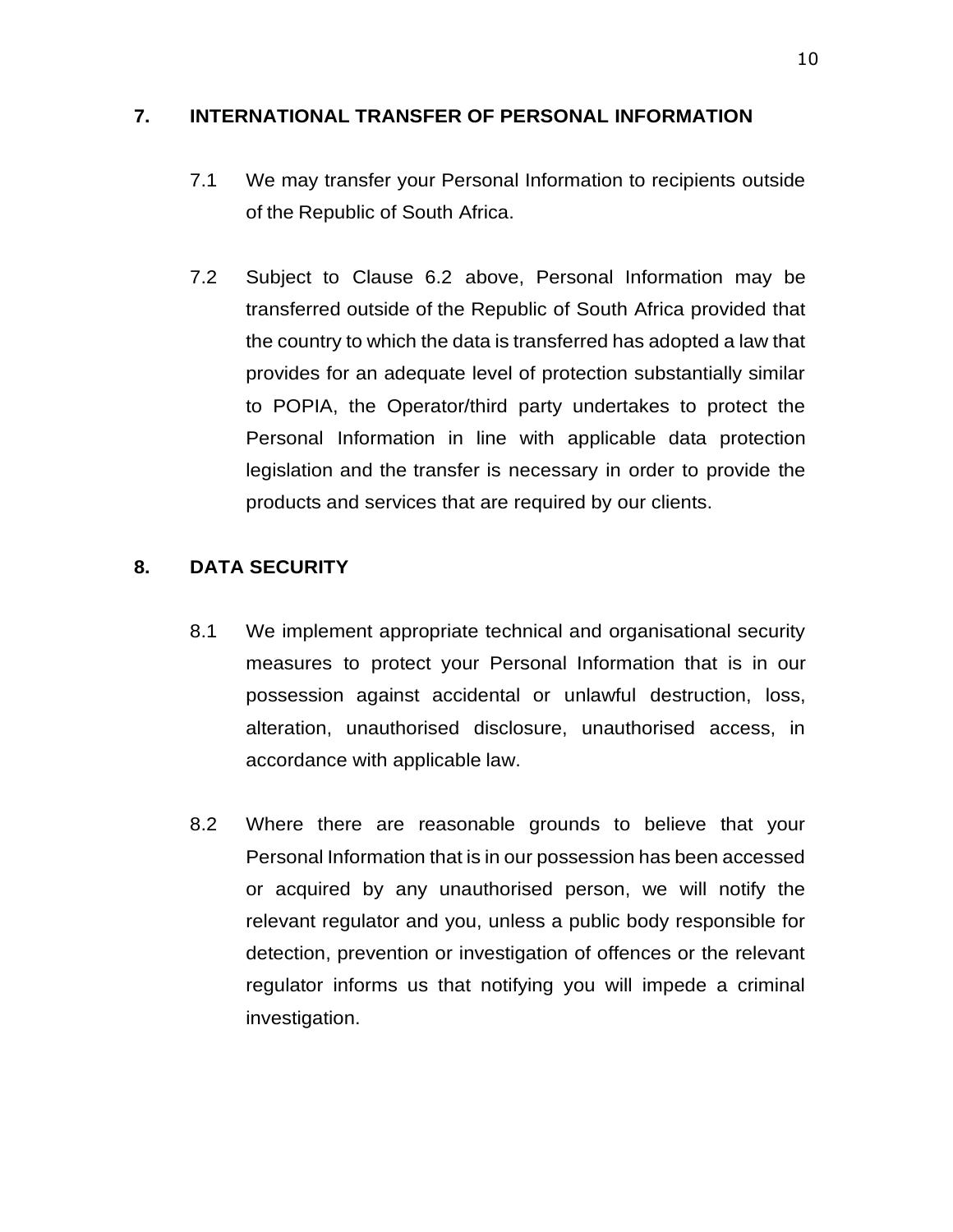8.3 Because the internet is an open system, the transmission of information via the internet is not completely secure. Although we will implement all reasonable measures to protect your Personal Information that is in our possession, we cannot guarantee the security of any information transmitted using the internet and we cannot be held liable for any loss of privacy occurring during the course of such transmission.

### <span id="page-10-0"></span>**9. DATA ACCURACY**

9.1 The Personal Information provided to us should be accurate, complete and up-to-date. Should Personal Information change, the onus is on the provider of such data to notify us of the change and provide us with the accurate data.

#### <span id="page-10-1"></span>**10. DATA MINIMISATION**

10.1 We will restrict its processing of Personal Information to data which is sufficient for the fulfilment of the primary purpose and applicable legitimate purpose for which it was collected.

## <span id="page-10-2"></span>**11. DATA RETENTION**

11.1 We will only retain and store Personal Information for the period for which the data is required to serve its primary purpose or a legitimate interest or for the period required to comply with an applicable legal requirement, whichever is longer.

#### <span id="page-10-3"></span>**12. YOUR LEGAL RIGHTS**

12.1 You may have rights under the South African and other laws to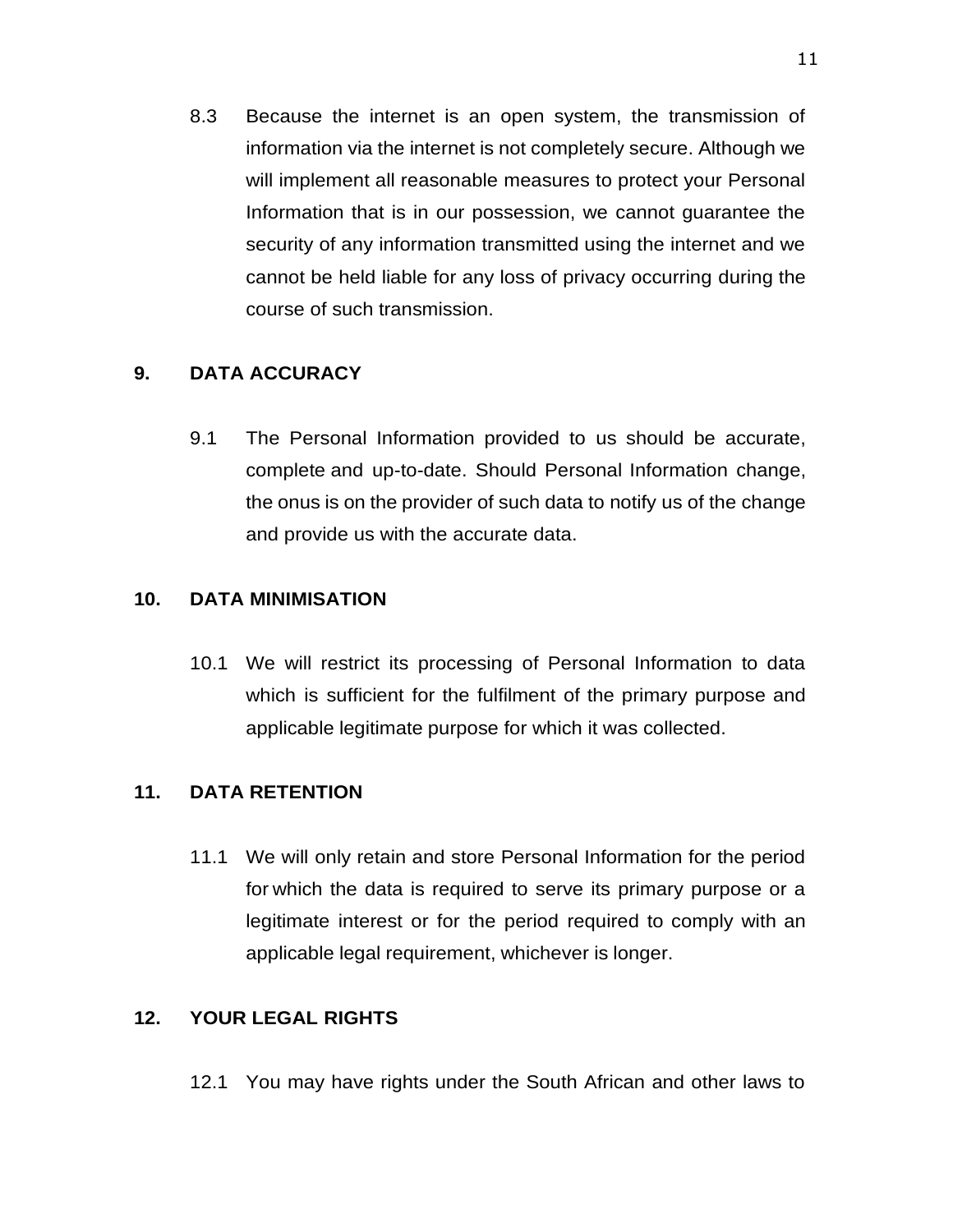have access to your Personal Information and to ask us to rectify, erase and restrict use of your Personal Information.

12.2 You may also have rights to object to your Personal Information being used, to ask for the transfer of Personal Information you have made available to us and to withdraw consent to the use of your Personal Information.

## <span id="page-11-0"></span>**13. COOKIES AND SIMILAR TECHNOLOGIES**

- 13.1 We may Process your Personal Information by our use of Cookies and similar technologies.
- 13.2 When you visit our Website, we may place Cookies onto your device, or read Cookies already on your device, subject always to obtaining your consent, where required, in accordance with applicable law. We use Cookies to record information about your device, your browser and, in some cases, your preferences and browsing habits.

## <span id="page-11-1"></span>**14. DIRECT MARKETING**

- 14.1 We may Process your Personal Information for the purposes of providing you with information regarding products which may be of interest to you. You may unsubscribe for free at any time.
- 14.2 If you currently receive marketing information from us which you would prefer not to receive in the future, please email us at POPIA@billiongroup.co.za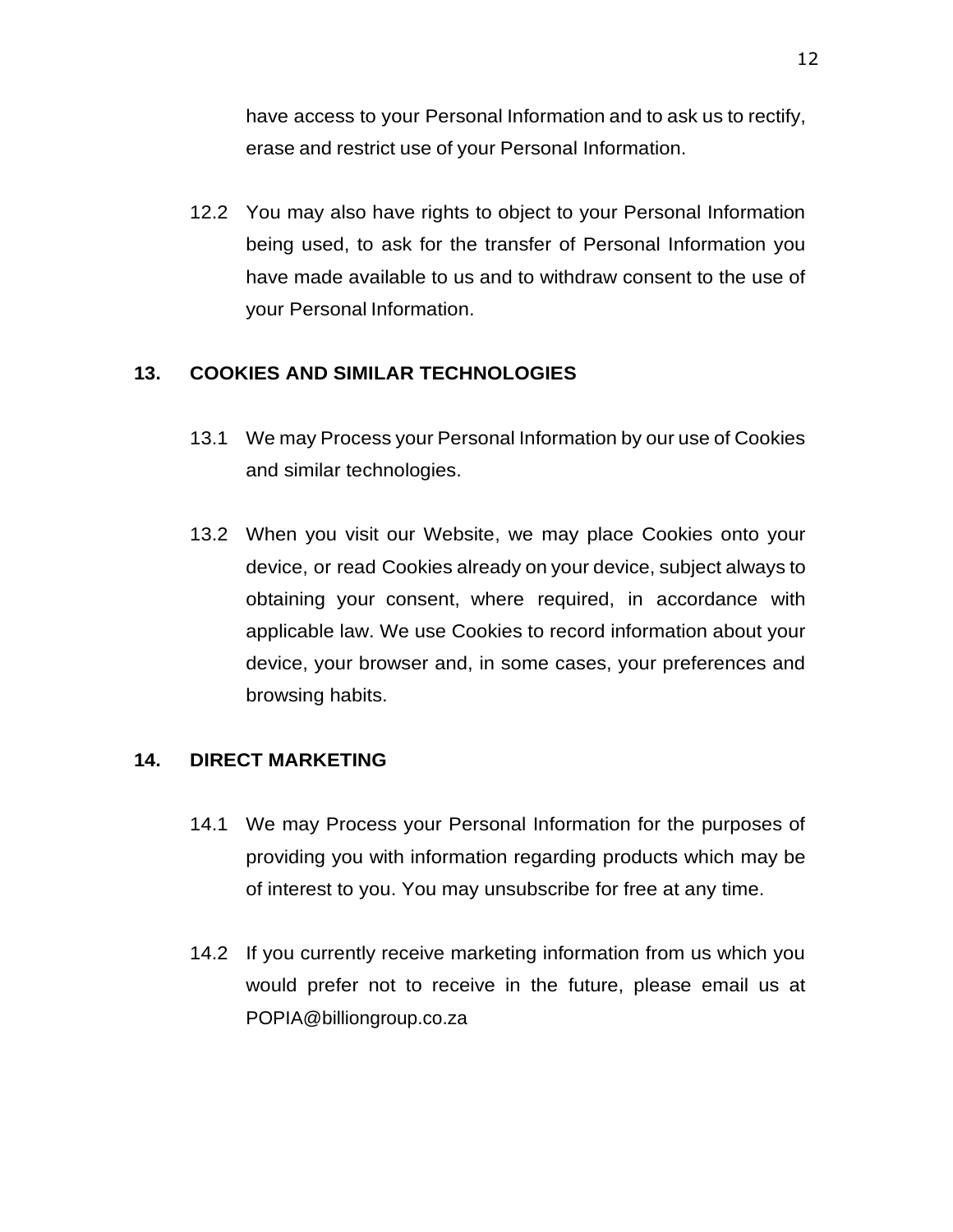# <span id="page-12-0"></span>**15. CONTACT DETAILS**

| You may contact us at | Billion Group (Pty) Ltd     |
|-----------------------|-----------------------------|
| Attention             | <b>Information Officer:</b> |
|                       | Martina John                |
| <b>Address</b>        | Suite No. 101,              |
|                       | Forest Hill City,           |
|                       | 6922 Forest Beech Street,   |
|                       | Centurion,                  |
|                       | Pretoria                    |
| Telephone             | 011 511 5335                |
| Fax                   | 011 511 5626                |
| Email                 | POPIA@billiongroup.co.za    |
| Website               | www.billiongroup.co.za      |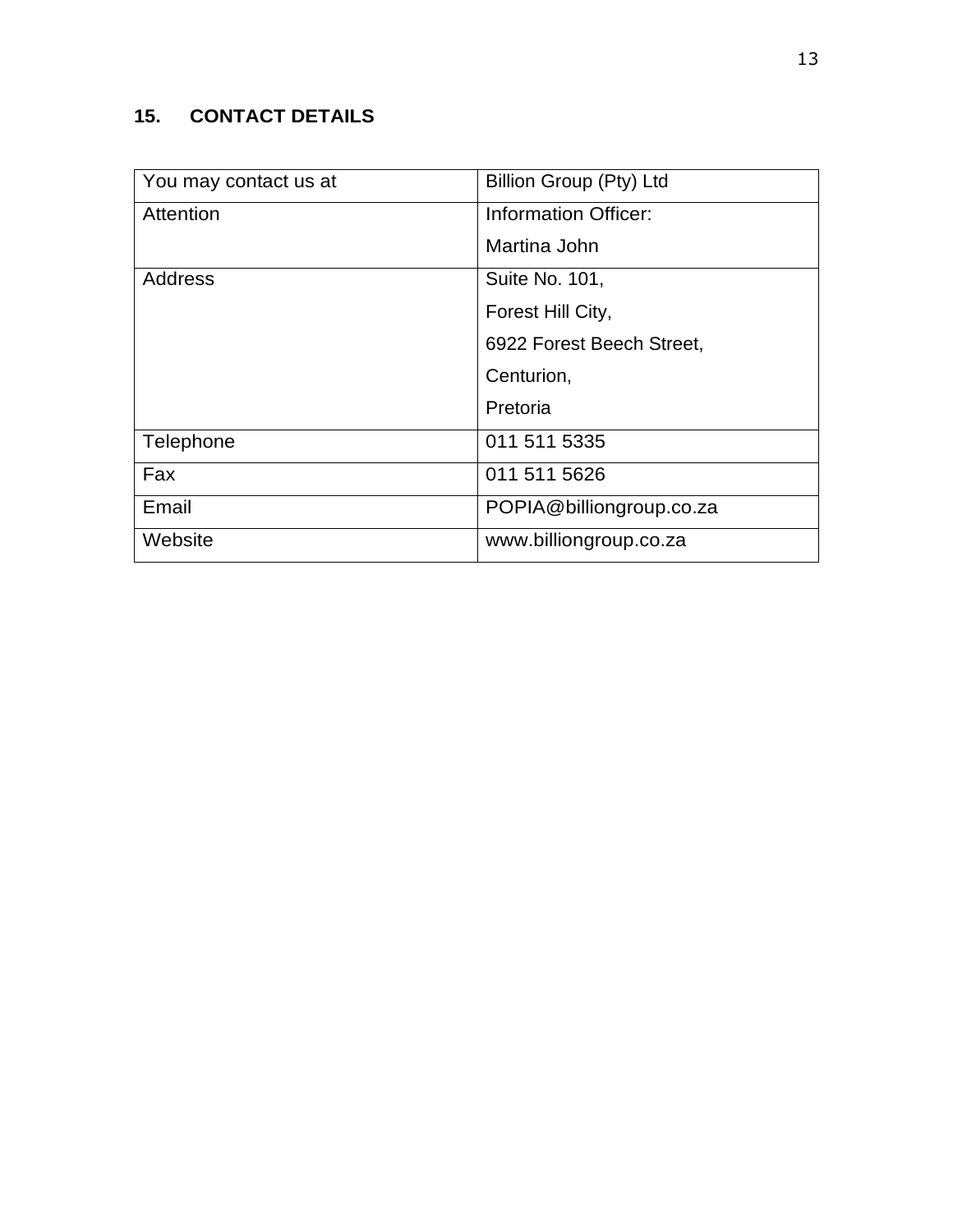#### **ANNEXURE A - DEFINITIONS**

- <span id="page-13-0"></span>1. "**Associates**" means the shareholders, the directors, employees and consultants of BG.
- 2. **"Cookie"** means a small file that is placed on your device when you visit a website. In this Policy, a reference to a "Cookie" includes analogous technologies such as web beacons and clear Graphic Interchange Format files ("**GIFs**").
- 3. **"Operator"** means any person or entity that Processes Personal Information on behalf of the Responsible Party.
- 4. **"Personal Information"** means information that is about any individual, or from which any individual is directly or indirectly identifiable, in particular by reference to an identifier such as a name, an identification number, location data, an online identifier or to one or more factors specific to the physical, physiological, genetic, mental, economic, cultural or social identity of that individual.
- 5. **"POPIA"** means the *Protection of Personal Information Act* 4 of 2013.
- 6. **"Process"**, **"Processing"** or **"Processed"** means anything that is done with any Personal Information, whether or not by automated means, such as collection, recording, organisation, structuring, storage, adaptation or alteration, retrieval, consultation, use, disclosure by transmission, dissemination or otherwise making available, alignment or combination, restriction, erasure or destruction.
- 7. "**Responsible Party**" means the entity that decides how and why Personal Information is Processed.